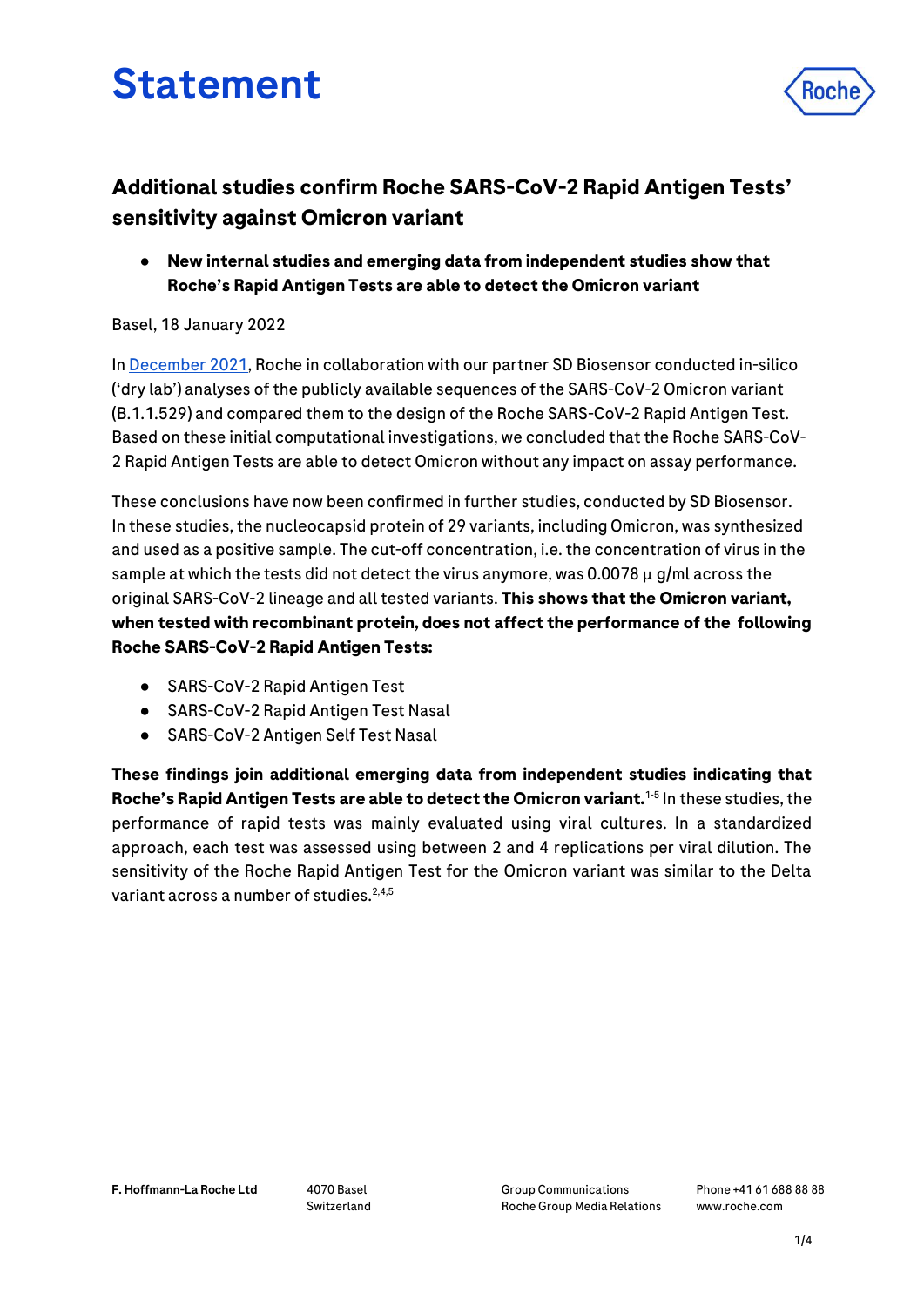

| Study author                                   | Study country      | Sample type (number of replications or<br>samples)                     | Omicron detected |
|------------------------------------------------|--------------------|------------------------------------------------------------------------|------------------|
| Bekliz M et al. <sup>1</sup>                   | Switzerland        | Cultured virus ( $n = not$ published) &<br>Clinical samples $(n = 18)$ | <b>Yes</b>       |
| Deerain J et al. $2$                           | Australia          | Cultured virus $(n = 4)$                                               | <b>Yes</b>       |
| Goderski G et al. <sup>3</sup>                 | <b>Netherlands</b> | Cultured virus $(n = 3)$                                               | <b>Yes</b>       |
| <b>Statens Serum</b><br>Institute <sup>4</sup> | Denmark            | Cultured virus (n =2)                                                  | <b>Yes</b>       |
| Molenkamp R & Igloi Z <sup>5</sup>             | <b>Netherlands</b> | Cultured virus (no data published)                                     | <b>Yes</b>       |

The Roche SARS-CoV-2 Rapid Antigen Test (manufactured by SD Biosensor) has been developed in compliance with the strictest quality global standards and has been externally validated many times. Independent studies are important to get the best possible picture of the quality of the different rapid antigen tests and we are proud that Roche SARS-CoV-2 rapid antigen tests are among the most studied rapid antigen tests worldwide.

The reliable performance of the Roche SARS-CoV-2 Rapid Antigen Test was also confirmed by a Cochrane meta-analysis of 78 study cohorts with a total of 24,418 samples across a total of 16 rapid antigen tests.<sup>6</sup> In this meta-analysis, the Roche rapid antigen test (SD Biosensor Standard Q) achieved the highest overall sensitivity (88.1%) of all tests evaluated. It was also one of the few tests that met WHO standards (sensitivity & specificity) for confirmation and exclusion of COVID-19 in individuals with signs and symptoms of COVID-19.

Since the start of the COVID-19 pandemic, Roche has continuously investigated the potential impact of the variants of concern on the portfolio as part of our commitment to help fight the pandemic. Further investigations will take place should new variants of concern emerge.

### **About Roche**

Roche is a global pioneer in pharmaceuticals and diagnostics focused on advancing science to improve people's lives. The combined strengths of pharmaceuticals and diagnostics, as well as growing capabilities in the area of data-driven medical insights help Roche deliver truly personalised healthcare. Roche is working with partners across the healthcare sector to provide the best care for each person.

Switzerland

Group Communications Roche Group Media Relations Phone +41 61 688 88 88 [www.roche.com](http://www.roche.com/)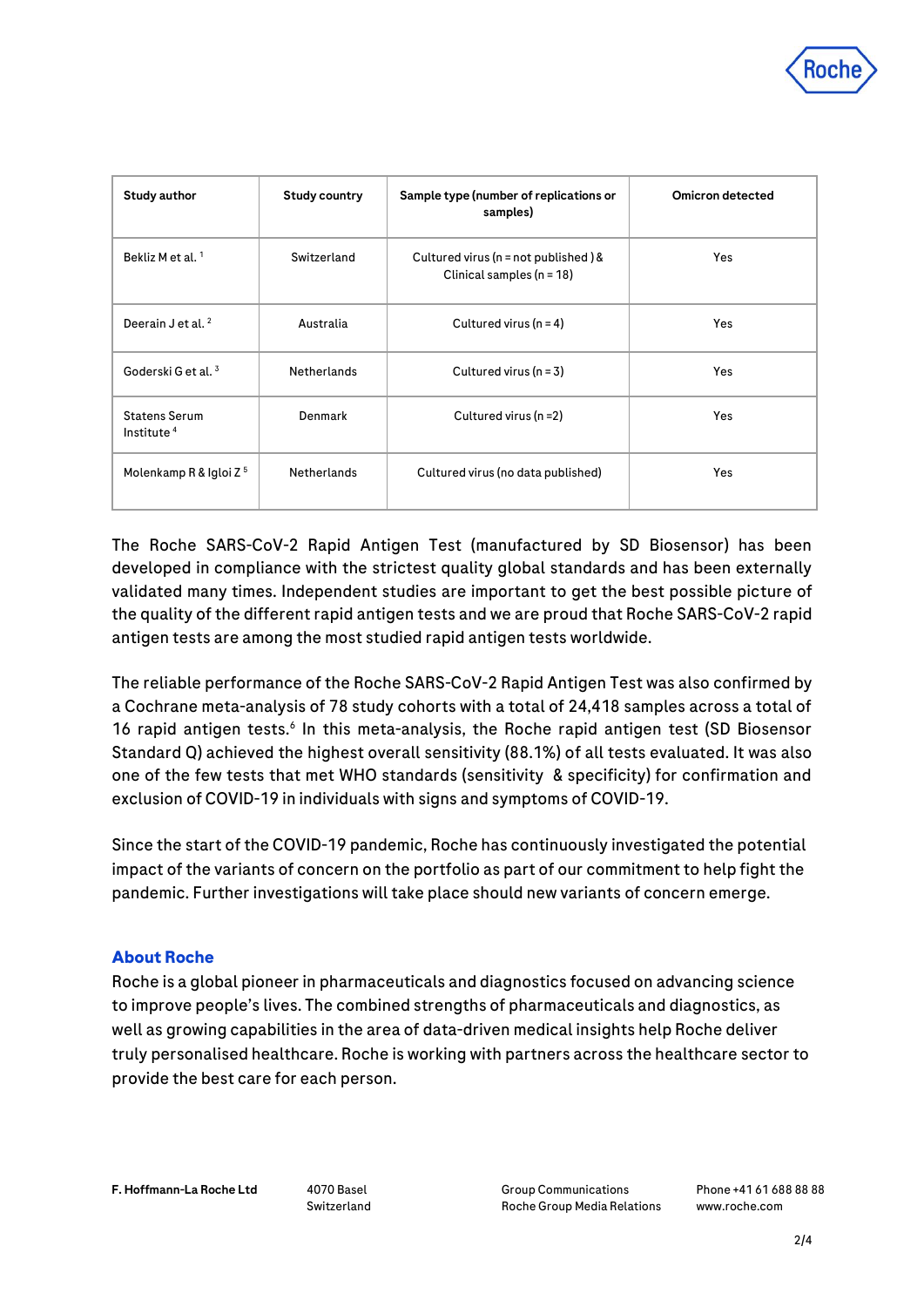

Roche is the world's largest biotech company, with truly differentiated medicines in oncology, immunology, infectious diseases, ophthalmology and diseases of the central nervous system. Roche is also the world leader in in vitro diagnostics and tissue-based cancer diagnostics, and a frontrunner in diabetes management. In recent years, the company has invested in genomic profiling and real-world data partnerships and has become an industry-leading partner for medical insights.

Founded in 1896, Roche continues to search for better ways to prevent, diagnose and treat diseases and make a sustainable contribution to society. The company also aims to improve patient access to medical innovations by working with all relevant stakeholders. More than thirty medicines developed by Roche are included in the World Health Organization Model Lists of Essential Medicines, among them life-saving antibiotics, antimalarials and cancer medicines. Moreover, for the thirteenth consecutive year, Roche has been recognised as one of the most sustainable companies in the pharmaceutical industry by the Dow Jones Sustainability Indices (DJSI).

The Roche Group, headquartered in Basel, Switzerland, is active in over 100 countries and in 2020 employed more than 100,000 people worldwide. In 2020, Roche invested CHF 12.2 billion in R&D and posted sales of CHF 58.3 billion. Genentech, in the United States, is a wholly owned member of the Roche Group. Roche is the majority shareholder in Chugai Pharmaceutical, Japan. For more information, please visit [www.roche.com.](http://www.roche.com/)

All trademarks used or mentioned in this release are protected by law.

### **References**

[1] Bekliz, M. et al. (2022). Sensitivity of SARS-CoV-2 antigen-detecting rapid tests for Omicron variant. <https://doi.org/10.1101/2021.12.18.21268018> (Last accessed: January 2022)

[2] Deerain, J. et al. (2021). Assessment of the analytical sensitivity of ten lateral flow devices against the SARS-COV-2 omicron variant. Journal of Clinical Microbiology[. https://doi.org/10.1128/jcm.02479-21](https://doi.org/10.1128/jcm.02479-21) (Last accessed: January 2022)

[3] Goderski, G et al. (2021) Technical evaluation of SARS-CoV-2 antigen self-tests with Omicron variant. Available a[t:https://www.rivm.nl/sites/default/files/2021-12/Technical-evaluation-of-SARS-CoV-2-Self-test-with-omicron](https://www.rivm.nl/sites/default/files/2021-12/Technical-evaluation-of-SARS-CoV-2-Self-test-with-omicron-variant_Final.pd)[variant\\_Final.pdf](https://www.rivm.nl/sites/default/files/2021-12/Technical-evaluation-of-SARS-CoV-2-Self-test-with-omicron-variant_Final.pd) (Last accessed: January 2022)

[4] Statens Serum Institut. (2022) Testing of SARS-CoV-2 rapid antigen tests' detection of variants (Delta and Omicron). Available at[: https://www.ssi.dk/-/media/arkiv/subsites/covid19/diagnostik/afprvning-af-sars-cov-2](https://www.ssi.dk/-/media/arkiv/subsites/covid19/diagnostik/afprvning-af-sars-cov-2-antigentests-for-pvisning-af-varianter.pdf?la=da) [antigentests-for-pvisning-af-varianter.pdf?la=da](https://www.ssi.dk/-/media/arkiv/subsites/covid19/diagnostik/afprvning-af-sars-cov-2-antigentests-for-pvisning-af-varianter.pdf?la=da) (Last accessed: January 2022)

[5] Molenkamp, R & Igloi, Z. Evaluation of antigen rapid test and PCR test to Omicron variant. Available at: [https://www.erasmusmc.nl/-/media/erasmusmc/pdf/1-themaspecifiek/viroscience/2021-evaluation-omicron-in](https://www.erasmusmc.nl/-/media/erasmusmc/pdf/1-themaspecifiek/viroscience/2021-evaluation-omicron-in-pcr-and-ag-assays.pdf)[pcr-and-ag-assays.pdf](https://www.erasmusmc.nl/-/media/erasmusmc/pdf/1-themaspecifiek/viroscience/2021-evaluation-omicron-in-pcr-and-ag-assays.pdf) (Last accessed: January 2022)

[6] Dinnes J et al. Cochrane Database Syst Rev 2020;8(8):CD013705[. doi: 10.1002/14651858.CD013705.](https://www.cochranelibrary.com/cdsr/doi/10.1002/14651858.CD013705/full)